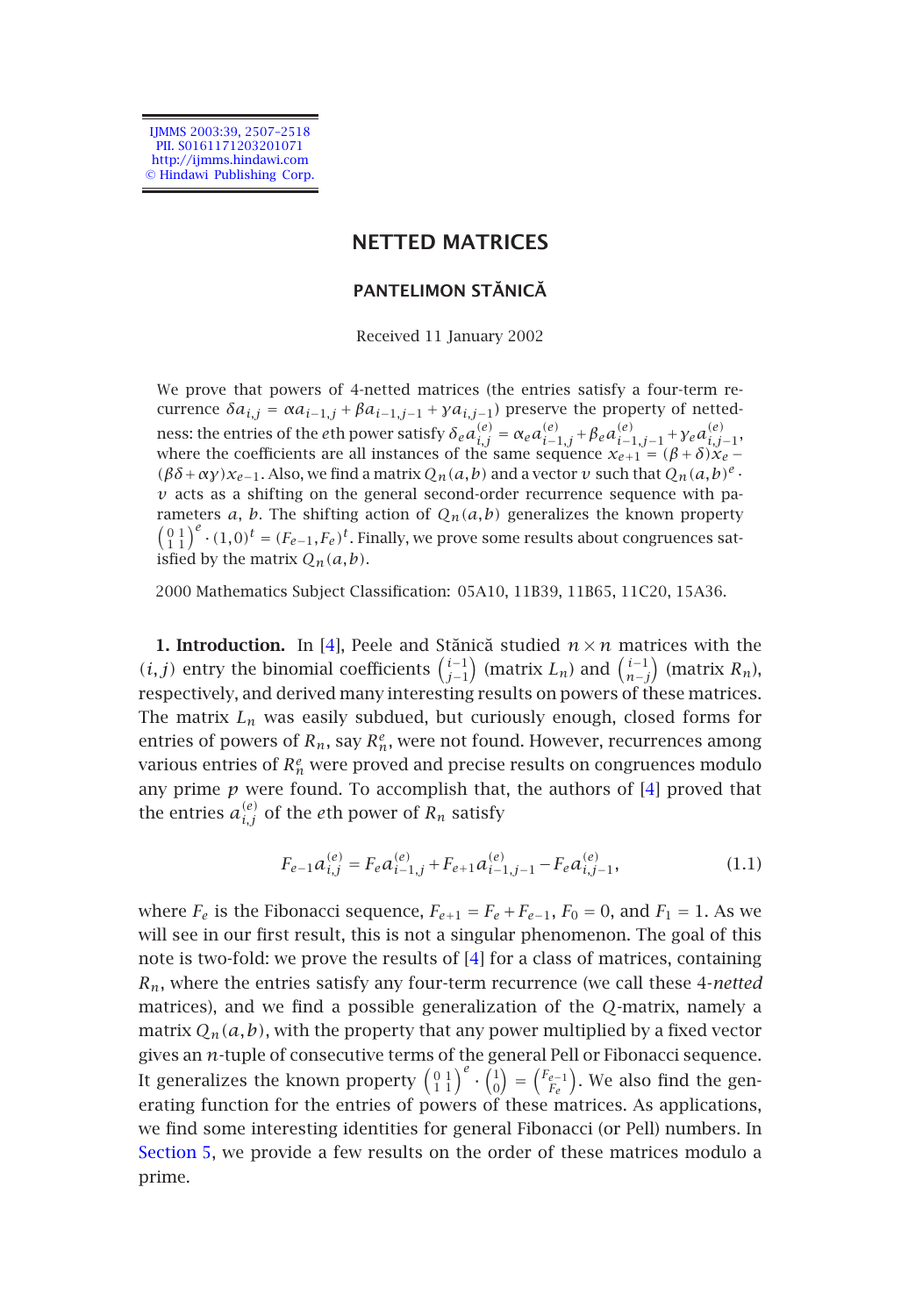**2. Matrices with entries satisfying a general four-term recurrence.** Define a tableau w[ith e](#page-1-0)lements  $a_{i,j}$ ,  $i \ge 0$ ,  $j \ge 0$ , which satisfy (for  $i \ge 1$ ,  $j \ge 1$ )

<span id="page-1-1"></span><span id="page-1-0"></span>
$$
\delta a_{i,j} = \alpha a_{i-1,j} + \beta a_{i-1,j-1} + \gamma a_{i,j-1}
$$
 (2.1)

with the boundary conditions

$$
\beta a_{i,0} + \gamma a_{i+1,0} = 0 \quad \forall 1 \le i \le n-1,\delta a_{i+1,n+1} - \alpha a_{i,n+1} = 0 \quad \forall 1 \le i \le n-1.
$$
\n(2.2)

We remark that if the 0th and  $(n+1)$ th columns are made up of zeros, then conditions (2.2) are fulfilled.

In our main result of this section we prove that (2.1) is preserved for higher powers of the  $n \times n$  matrix  $(a_{i,j})_{i,j=1,\dots,n}$ . Precisely, we prove the following theorem.

**Theorem 2.1.** *The entries of the eth power of the matrix*

$$
R = (a_{i,j})_{i,j=1,\dots,n}
$$
 (2.3)

*satisfy the recurrence*

$$
\delta_e a_{i,j}^{(e)} = \alpha_e a_{i-1,j}^{(e)} + \beta_e a_{i-1,j-1}^{(e)} + \gamma_e a_{i,j-1}^{(e)}, \quad i,j \le n,
$$
 (2.4)

*where the sequences αe, βe, γe, and δe are all instances of the sequence xe satisfying*

$$
x_{e+1} = (\beta + \delta)x_e - (\beta \delta + \alpha y)x_{e-1}
$$
 (2.5)

*with initial conditions*  $(\delta_1 = \delta; \ \delta_2 = \delta^2 - \alpha \gamma)$ *,*  $(\alpha_1 = \alpha; \ \alpha_2 = \alpha(\delta + \beta))$ *,*  $(\beta_1 = \alpha)$ *β*;  $\beta_2 = \beta^2 - \alpha \gamma$ *), and*  $(\gamma_1 = \gamma; \gamma_2 = \gamma(\beta + \delta))$ *.* 

PROOF. We prove by induction on *e* that there exists a relation among the entries of any  $2 \times 2$  cell, namely

$$
\delta_e a_{i,j}^{(e)} = \alpha_e a_{i-1,j}^{(e)} + \beta_e a_{i-1,j-1}^{(e)} + \gamma_e a_{i,j-1}^{(e)}.
$$
 (2.6)

The above relation is certainly true for  $e = 1$ . We evaluate, for  $i \geq 2$ ,

$$
\alpha \delta_{e-1} a_{i-1,j}^{(e)} = \sum_{s=1}^{n} \alpha \delta_{e-1} a_{i-1,s} a_{s,j}^{(e-1)}
$$
  
= 
$$
\sum_{s=1}^{n} \alpha a_{i-1,s} \left( \alpha_{e-1} a_{s-1,j}^{(e-1)} + \beta_{e-1} a_{s-1,j-1}^{(e-1)} + \gamma_{e-1} a_{s,j-1}^{(e-1)} \right)
$$
  
= 
$$
\sum_{s=1}^{n} (\delta a_{i,s} - \beta a_{i-1,s-1} - \gamma a_{i,s-1}) \left( \alpha_{e-1} a_{s-1,j}^{(e-1)} + \beta_{e-1} a_{s-1,j-1}^{(e-1)} \right)
$$
  
+ 
$$
\sum_{s=1}^{n} \alpha \gamma_{e-1} a_{i-1,s} a_{s,j-1}^{(e-1)}
$$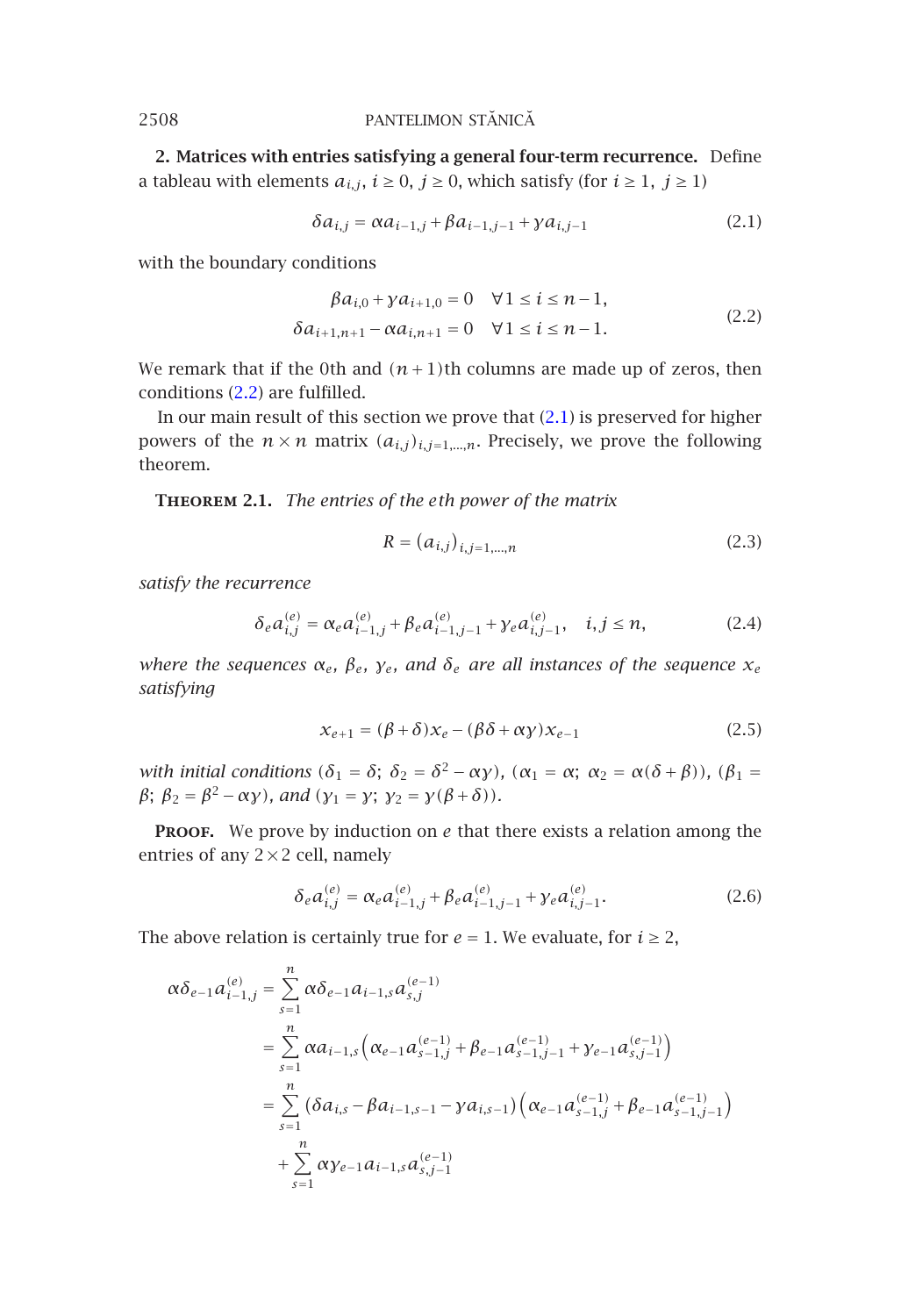NETTED MATRICES  
\n
$$
= \sum_{s=1}^{n} \delta a_{i,s} \left( \alpha_{e-1} a_{s-1,j}^{(e-1)} + \beta_{e-1} a_{s-1,j-1}^{(e-1)} \right)
$$
\n
$$
- \gamma \alpha_{e-1} a_{i,j}^{(e)} - \beta \beta_{e-1} a_{i-1,j-1}^{(e)} - \gamma \beta_{e-1} a_{i,j-1}^{(e)} - \beta \alpha_{e-1} a_{i-1,j}^{(e)}
$$
\n
$$
+ \alpha \gamma_{e-1} a_{i-1,j-1}^{(e)} - \gamma \alpha_{e-1} \left( a_{i,0} a_{0,j}^{(e-1)} - a_{i,n} a_{n,j}^{(e-1)} \right)
$$
\n
$$
- \beta \beta_{e-1} \left( a_{i-1,0} a_{0,j-1}^{(e-1)} - a_{i-1,n} a_{n,j-1}^{(e-1)} \right)
$$
\n
$$
- \gamma \beta_{e-1} \left( a_{i,0} a_{0,j-1}^{(e-1)} - a_{i,n} a_{n,j-1}^{(e-1)} \right)
$$
\n
$$
- \beta \alpha_{e-1} \left( a_{i-1,0} a_{0,j}^{(e-1)} - a_{i-1,n} a_{n,j}^{(e-1)} \right).
$$
\n(2.7)

Using the boundary conditions (2.2), we obtain, for  $i \ge 2$ ,

$$
\alpha \delta_{e-1} a_{i-1,j}^{(e)} = (\alpha \gamma_{e-1} - \beta \beta_{e-1}) a_{i-1,j-1}^{(e)} - \gamma \alpha_{e-1} a_{i,j}^{(e)} - \gamma \beta_{e-1} a_{i,j-1}^{(e)}
$$
  
\n
$$
- \beta \alpha_{e-1} a_{i-1,j}^{(e)} + \sum_{s=1}^{n} \delta a_{i,s} (\delta_{e-1} a_{s,j}^{(e-1)} - \gamma_{e-1} a_{s,j-1}^{(e-1)})
$$
  
\n
$$
+ (\alpha_{e-1} a_{n,j}^{(e-1)} + \beta_{e-1} a_{n,j-1}^{(e-1)}) (\beta a_{i-1,n} + \gamma a_{i,n})
$$
  
\n
$$
- (\alpha_{e-1} a_{0,j}^{(e-1)} + \beta_{e-1} a_{0,j-1}^{(e-1)}) (\beta a_{i-1,0} + \gamma a_{i,0})
$$
  
\n
$$
= (\alpha \gamma_{e-1} - \beta \beta_{e-1}) a_{i-1,j-1}^{(e)} - \gamma \alpha_{e-1} a_{i,j}^{(e)} - \gamma \beta_{e-1} a_{i,j-1}^{(e)}
$$
  
\n
$$
- \beta \alpha_{e-1} a_{i-1,j}^{(e)} + \delta \delta_{e-1} a_{i,j}^{(e)} - \delta \gamma_{e-1} a_{i,j-1}^{(e)}
$$
  
\n
$$
+ (\alpha_{e-1} a_{n,j}^{(e-1)} + \beta_{e-1} a_{n,j-1}^{(e-1)}) (\delta a_{i,n+1} - \alpha a_{i-1,n+1})
$$
  
\n
$$
= (\alpha \gamma_{e-1} - \beta \beta_{e-1}) a_{i-1,j-1}^{(e)} + (\delta \delta_{e-1} - \gamma \alpha_{e-1}) a_{i,j}^{(e)}
$$
  
\n
$$
- (\gamma \beta_{e-1} + \delta \gamma_{e-1}) a_{i,j-1}^{(e)} - \beta \alpha_{e-1} a_{i-1,j}^{(e)}.
$$

Thus,

$$
(\delta \delta_{e-1} - \gamma \alpha_{e-1}) a_{i,j}^{(e)} = (\alpha \delta_{e-1} + \beta \alpha_{e-1}) a_{i-1,j}^{(e)}
$$
  
+ 
$$
(\beta \beta_{e-1} - \alpha \gamma_{e-1}) a_{i-1,j-1}^{(e)}
$$
  
+ 
$$
(\gamma \beta_{e-1} + \delta \gamma_{e-1}) a_{i,j-1}^{(e)}
$$
. (2.9)

Therefore, we obtain the system of sequences

$$
\delta_e = \delta \delta_{e-1} - \gamma \alpha_{e-1},\tag{2.10}
$$

$$
\alpha_e = \alpha \delta_{e-1} + \beta \alpha_{e-1}, \qquad (2.11)
$$

$$
\beta_e = \beta \beta_{e-1} - \alpha \gamma_{e-1},
$$

$$
\gamma_e = \gamma \beta_{e-1} + \delta \gamma_{e-1}.
$$
\n(2.12)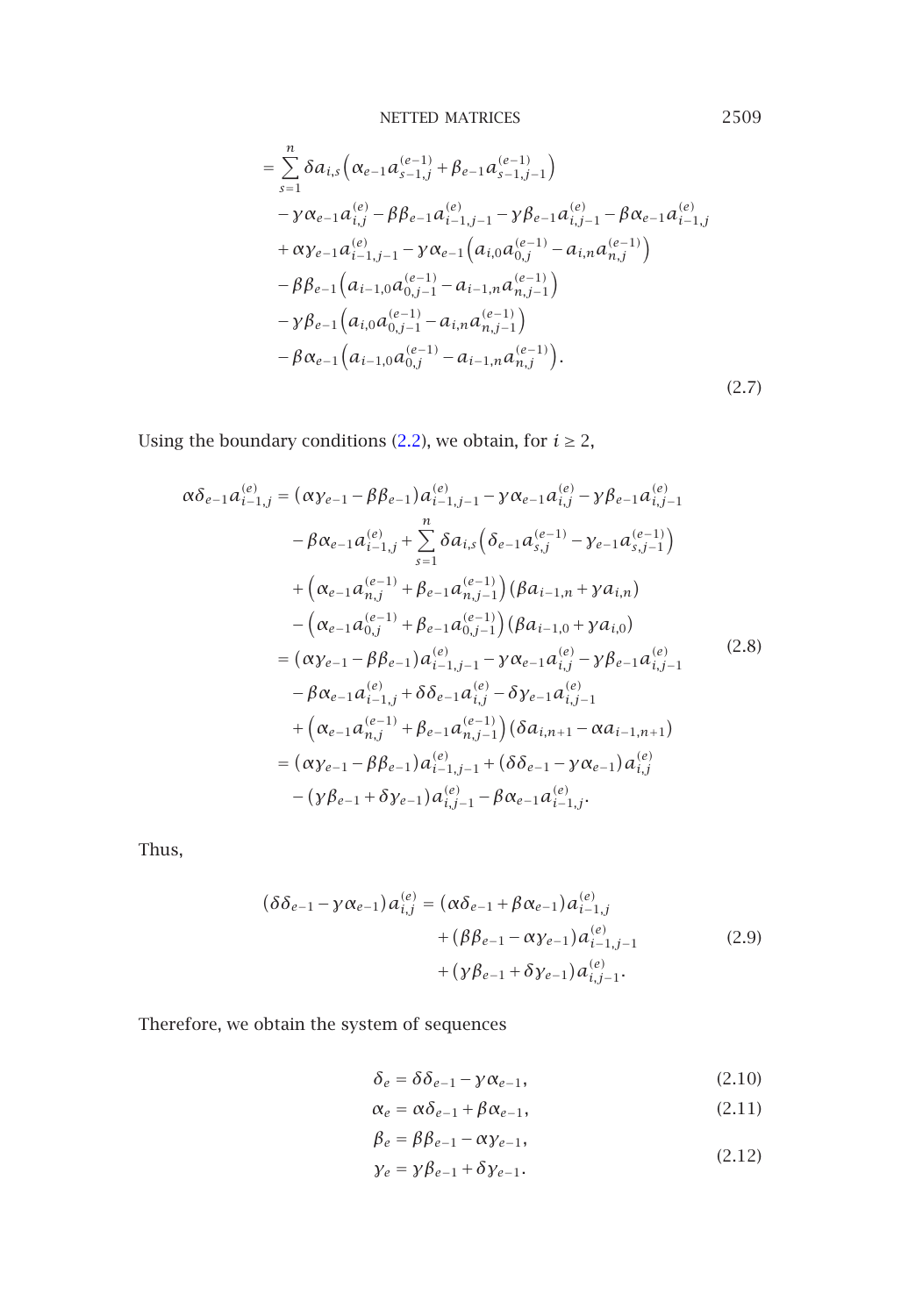From (2.10) we get  $\alpha_{e-1} = (\delta/\gamma)\delta_{e-1} - (1/\gamma)\delta_e$ , which when replaced in (2.11) gives the recurrence

$$
\delta_{e+1} = (\beta + \delta)\delta_e - (\beta\delta + \gamma\alpha)\delta_{e-1}.
$$
\n(2.13)

Similarly,

$$
\alpha_{e+1} = (\beta + \delta) \alpha_e - (\beta \delta + \gamma \alpha) \alpha_{e-1},
$$
  
\n
$$
\beta_{e+1} = (\beta + \delta) \beta_e - (\beta \delta + \gamma \alpha) \beta_{e-1},
$$
  
\n
$$
\gamma_{e+1} = (\beta + \delta) \gamma_e - (\beta \delta + \gamma \alpha) \gamma_{e-1}.
$$
\n(2.14)

The initial conditions are  $(\delta_1 = \delta; \ \delta_2 = \delta^2 - \alpha \gamma)$ ,  $(\alpha_1 = \alpha; \ \alpha_2 = \alpha(\delta + \beta))$ ,  $(\beta_1 = \beta; \ \beta_2 = \beta^2 - \alpha \gamma)$ , and  $(\gamma_1 = \gamma; \ \gamma_2 = \gamma(\beta + \delta))$ .  $\Box$ 

**Example 2.2.** As examples of tableaux satisfying our conditions, we have

$$
a_{i,j}^1 = \begin{pmatrix} i-1 \\ j-1 \end{pmatrix} \quad (\delta = 1, \ \alpha = 1, \ \beta = 1, \ \gamma = 0),
$$
  
\n
$$
a_{i,j}^2 = \begin{pmatrix} i-1 \\ n-j \end{pmatrix} \quad (\delta = 0, \ \alpha = 1, \ \beta = 1, \ \gamma = -1),
$$
  
\n
$$
a_{i,j}^3 = \begin{pmatrix} n-i \\ n-j \end{pmatrix} \quad (\delta = 1, \ \alpha = 0, \ \beta = -1, \ \gamma = 1).
$$
\n(2.15)

Other examples are given by the alternating matrices  $(-1)^{i+j}a_{i,j}^k$  (or  $(-1)^{i-1}a_{i,j}^k$ or  $(-1)^{j-1}a_{i,j}^k$ , etc.),  $k = 1, 2, 3$ . In the next section, we present more examples.

<span id="page-3-0"></span>**3. Higher-order Fibonacci matrices.** In this section, we uncover a very interesting side of our previous results. A matrix of the form  $M = \left( \begin{smallmatrix} 0 & 1 \ 1 & m \end{smallmatrix} \right)$  is called a *Fibonacci* or *Q-matrix*. It is known that if the sequence  $U_{e+1} = mU_e + U_{e-1}$ ,  $U_0 = 0$ ,  $U_1 = 1$ , then  $M^e = \begin{pmatrix} U_{e-1} & U_e \ U_e & U_{e+1} \end{pmatrix}$  and  $M^e \cdot \begin{pmatrix} 1 \ 0 \end{pmatrix} = \begin{pmatrix} U_{e-1} \ U_e \end{pmatrix}$ . Next, we find a matrix  $Q_n(a,b)$  such that  $Q_n(a,b)^e \cdot v$  is a vector of *n* consecutive terms of the sequence  $U_n$  for any power  $e$  and any vector  $v$  of alternating consecutive terms in the sequence  $U_{n+1} = aU_n + bU_{n-1}$ . Let  $I_n$  be the identity matrix of dimension *n* and let *M<sup>t</sup>* be the *transpose* of a matrix *M*.

Let  $a_{i,j} = a_{i,j}^{(1)} = a^{i+j-n-1}b^{n-j}\binom{i-1}{n-j}$  and  $Q_n(a,b) = (a_{i,j})_{i,j}$ . We use our previous results to show the following theorem.

**THEOREM** 3.1. Let  $w = ((-1)^n U_{n-1}, (-1)^{n-1} U_{n-2}, \ldots, -U_0)^t$ . Then

<span id="page-3-1"></span>
$$
Q_n(a,b)^{e+1} \cdot w = (U_{(n-1)e}, U_{(n-1)e+1}, \dots, U_{(n-1)(e+1)})^t, \tag{3.1}
$$

$$
U_{e-1}a_{i,j}^{(e)} + U_e a_{i,j-1}^{(e)} = U_e a_{i-1,j}^{(e)} + U_{e+1} a_{i-1,j-1}^{(e)},
$$
\n(3.2)

*where*  $a_{i,j}^{(e)}$  are the entries of  $Q_n(a,b)^e$  and  $U_e$  is the sequence satisfying  $U_{e+1}$  =  $aU_e + bU_{e-1}$ ,  $U_0 = 0$ ,  $U_1 = 1$ . Moreover,  $Q_n(a, b)$  is unique with the properties  $a_{1,j} = 0$ ,  $j < n$ ,  $a_{i,n} = a^{i-1}$ , and  $a_{i,j} = aa_{i-1,j} + ba_{i-1,j+1}$ .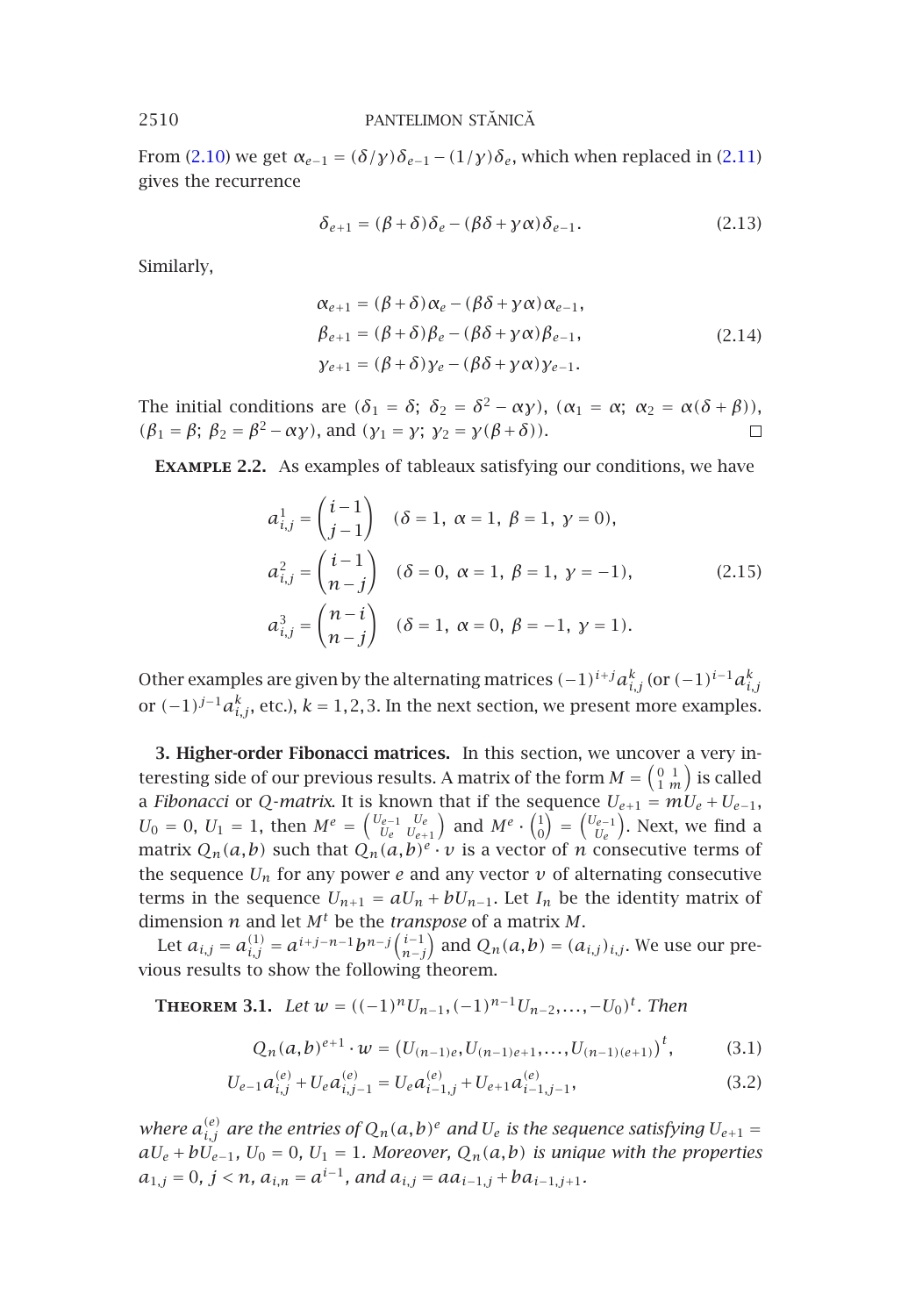**PROOF.** First, the *i*th entry of  $Q_n(a,b)^{e+1} \cdot w$  is

$$
\sum_{j=1}^{n} (-1)^{n+1-j} a_{i,j}^{(e+1)} U_{n-j} = \sum_{j=1}^{n} (-1)^{n+1-j} \sum_{k=1}^{n} a_{i,k} a_{k,j}^{(e)} U_{n-j}
$$

$$
= \sum_{k=1}^{n} a_{i,k} \sum_{j=1}^{n} (-1)^{n+1-j} a_{k,j}^{(e)} U_{n-j}
$$
(3.3)
$$
= \sum_{j=1}^{n} a_{i,k} U_{(n-1)(e-1)+k-1}.
$$

The initial condition and the step of induction (on *e*) will both follow if we can prove that the matrix  $Q_n$  acts as an index-translation on our sequence  $U_l$ , namely

$$
\sum_{k=1}^{n} a_{i,k} U_{t+k} = U_{t+n+i-1}, \quad t \ge -1.
$$
\n(3.4)

Let  $W_i = \sum_{k=1}^n a_{i,k} U_{t+k}$  (*t* is assumed fixed). First,

$$
W_1 = \sum_{k=1}^{n} a_{1,k} U_{t+k} = a_{1,n} U_{t+n} = U_{t+n}.
$$
\n(3.5)

Then,

$$
W_2 = \sum_{k=1}^{n} a_{2,k} U_{t+k} = a_{2,n-1} U_{t+n-1} + a_{2,n} U_{t+n} = b U_{t+n-1} + a U_{t+n} = U_{t+n+1}.
$$
\n(3.6)

Now, for  $1 \leq i \leq n-1$ ,

$$
W_{i+1} = \sum_{k=1}^{n} a_{i+1,k} U_{t+k} = \sum_{k=1}^{n} (a a_{i,k} + b a_{i,k+1}) U_{t+k}
$$
  
\n
$$
= a W_i + \sum_{k=1}^{n} a_{i,k+1} b U_{t+k}
$$
  
\n
$$
= a W_i + \sum_{k=1}^{n-1} a_{i,k+1} (U_{t+k+2} - a U_{t+k+1})
$$
  
\n
$$
= a W_i + \sum_{u=2}^{n} a_{i,u} U_{t+u+1} - a \sum_{u=2}^{n} a_{i,u} U_{t+u} \text{ since } u = k+1
$$
  
\n
$$
= b V_i - b a_{i,1} U_{t+2} + a a_{i,1} U_{t+1} = V_i \text{ with } a_{i,1} = 0 \text{ if } i \leq n-1,
$$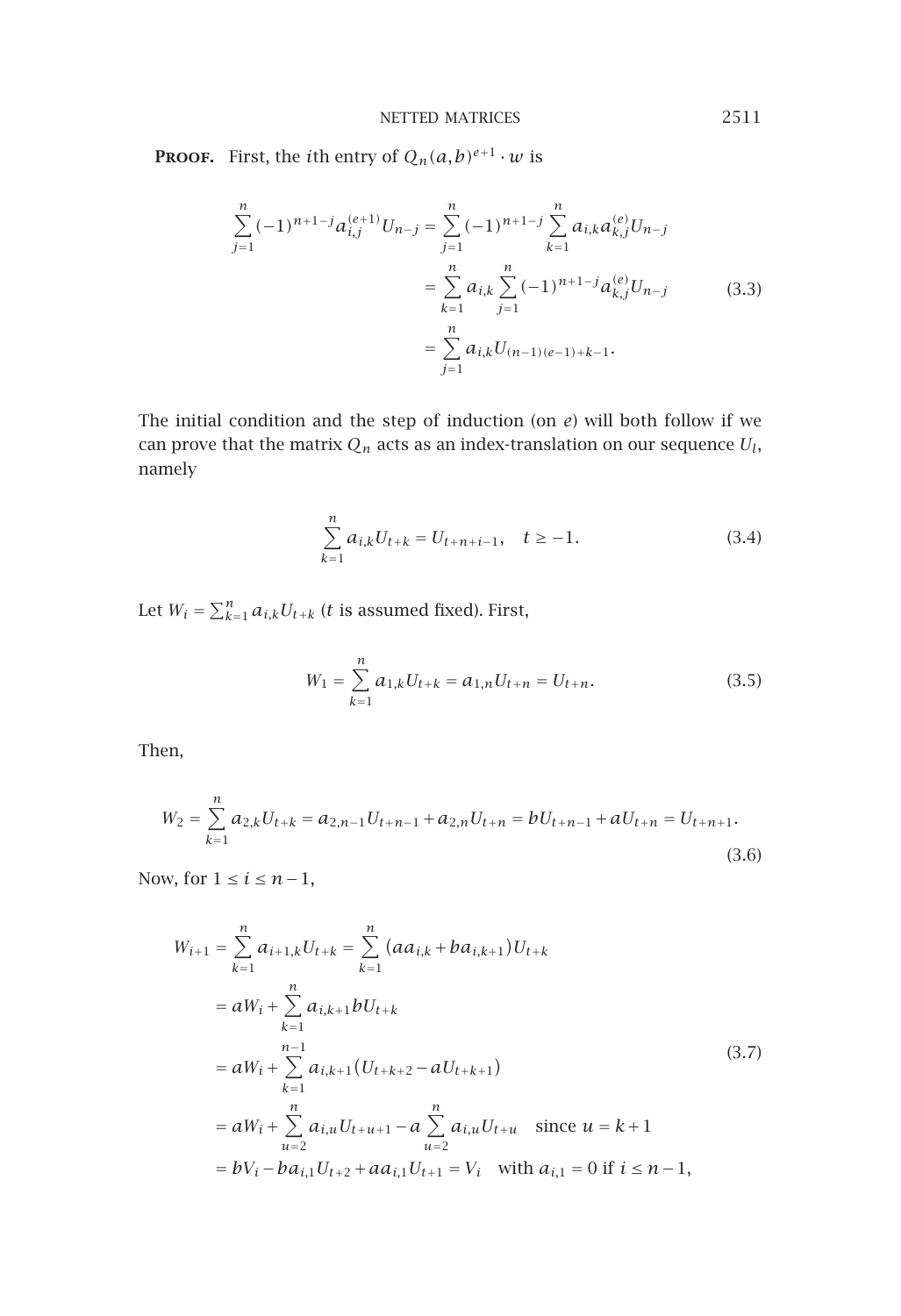where

$$
V_{i} = \sum_{u=1}^{n} a_{i,u} U_{t+u+1} = \sum_{u=1}^{n} (a a_{i-1,u} + b a_{i-1,u+1}) U_{t+u+1}
$$
  
=  $a V_{i-1} + b \sum_{u=1}^{n-1} a_{i-1,u+1} U_{t+u+1}$  since  $a_{i+1,n+1} = 0$   
=  $a V_{i-1} + b \sum_{u=2}^{n} a_{i-1,s} U_{t+s}$  since  $u + 1 = s$   
=  $a V_{i-1} + b W_{i-1} - b a_{i-1,1} U_{t+1}$   
=  $a V_{i-1} + b W_{i-1}$  with  $a_{i-1,1} = 0$  if  $i \le n - 1$ .

Using  $V_i = W_{i+1}$  in the previous recurrence, we get  $W_{i+1} = aW_i + bW_{i-1}$ . Therefore,  $W_i = U_{t+n+i-1}$  since  $W_1 = U_{t+n}$ ,  $W_2 = U_{t+n+1}$ .

Using Theorem 2.1, with  $\delta = 0$ ,  $\alpha = b$ ,  $\beta = a$ , and  $\gamma = -1$ , we get the recurrence between the entries of the higher power of  $Q_n$ , namely  $U_{e-1}a_{i,j}^{(e)}$  +  $U_e a_{i,j-1}^{(e)} = U_e a_{i-1,j}^{(e)} + U_{e+1} a_{i-1,j-1}^{(e)}$ , with the appropriate initial conditions. The fact that  $Q_n$  is the unique matrix with the given properties follows easily observing that such a matrix could be defined inductively as follows. Let  $Q_1 = 1$ . Assume that  $Q_{n-1} = (a_{i,j})_{i,j=1,2,...,n-1}$  and construct  $Q_n$  by bordering  $Q_{n-1}$ with the first column and the last row (left and bottom). The first column is  $(0,0,...,0,1)$ <sup>*t*</sup> and the last row is given by  $a_{n,n} = a^{n-1}$  and  $a_{n,j} = aa_{n-1,j} +$ *ban*<sup>−</sup>1*,j*<sup>+</sup>1.  $\Box$ 

**DEFINITION 3.2.** We call such a matrix  $Q_n(a,b)$  a *generalized Fibonacci* or *Q*-*matrix* of dimension *n* and parameters *a*, *b*.

**EXAMPLE 3.3.** We give here the first few powers of  $Q_3(a,b)$ :

$$
Q_3(a,b) = \begin{pmatrix} 0 & 0 & 1 \\ 0 & b & a \\ b^2 & 2ab & a^2 \end{pmatrix},
$$
  
\n
$$
Q_3(a,b)^2 = \begin{pmatrix} b^2 & 2ab & a^2 \\ ab^2 & b(2a^2 + b) & a(a^2 + b) \\ a^2b^2 & 2ab(a^2 + b) & (a^2 + b)^2 \end{pmatrix},
$$
  
\n
$$
Q_3(a,b)^3 = \begin{pmatrix} a^2b^2 & 2ab(a^2 + b) & (a^2 + b)^2 \\ ab^2(a^2 + b) & b(2a^4 + 4a^2b + b^2) & a^5 + 3a^3b + 2ab^2 \\ b^2(a^2 + b)^2 & 2ab(a^4 + 3a^2b + 2b^2) & (a^3 + 2ab)^2 \end{pmatrix}.
$$
\n(3.9)

**4. Some generating functions and an inverse.** Although we cannot find simple closed forms for *all* entries of  $Q_n(a,b)^e$ , we prove the following theorem.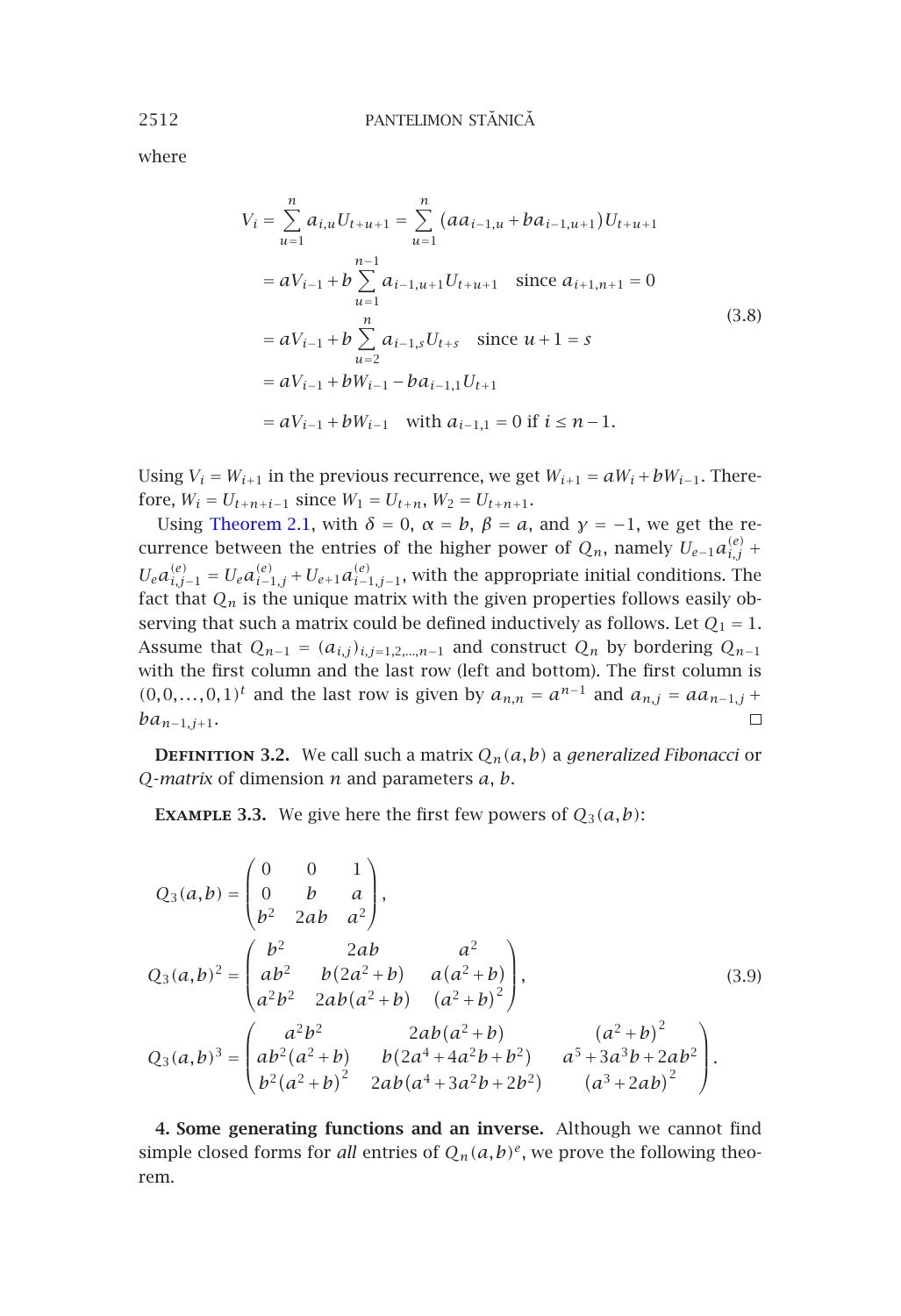NETTED MATRICES 2513

**THEOREM 4.1.** The generating function for  $a_{i,j}^{(e)}$  is

$$
B_n^{(e)}(x, y) = \frac{(U_{e-1} + U_e y)(bU_{e-1} + yU_e)^{n-1}}{U_{e-1} + U_e y - x(U_e + U_{e+1}y)}.
$$
(4.1)

**PROOF.** Multiplying the recurrence (3.2) by  $x^{i-1}y^{j-1}$  and summing for *i*, *j* ≥ 2, we get

$$
U_{e-1} \sum_{i,j\geq 2} a_{i,j}^{(e)} x^{i-1} y^{j-1} + U_e y \sum_{i,j\geq 2} a_{i,j-1}^{(e)} x^{i-1} y^{j-2}
$$
  
= 
$$
U_e x \sum_{i,j\geq 2} a_{i-1,j}^{(e)} x^{i-2} y^{j-1} + U_{e+1} xy \sum_{i,j\geq 2} a_{i-1,j-1}^{(e)} x^{i-2} y^{j-2}.
$$
 (4.2)

Thus,

$$
U_{e-1}\left(B_n^{(e)}(x,y) - \sum_{i\geq 1} a_{i,1}^{(e)} x^{i-1} - \sum_{j\geq 1} a_{1,j}^{(e)} y^{j-1} + a_{1,1}^{(e)}\right) + U_e y \left(B_n^{(e)}(x,y) - \sum_{j\geq 1} a_{1,j}^{(e)} y^{j-1}\right) = U_e x \left(B_n^{(e)}(x,y) - \sum_{i\geq 1} a_{i,1}^{(e)} x^{i-1}\right) + U_{e+1} xy B_n^{(e)}(x,y).
$$
\n(4.3)

Solving for  $B_n^{(e)}(x,y)$ , we get

<span id="page-6-0"></span>
$$
B_n^{(e)}(x, y) (U_{e-1} + U_e y - x (U_e + U_{e+1} y))
$$
  
=  $(U_{e-1} - U_e x) \sum_{i \ge 1} a_{i,1}^{(e)} x^{i-1}$   
+  $(U_{e-1} + U_e y) \sum_{j \ge 1} a_{1,j}^{(e)} y^{j-1} - U_{e-1} a_{1,1}^{(e)}$ . (4.4)

We need to find  $a_{i,1}^{(e)}$  and  $a_{1,j}^{(e)}$ . As in [4], we prove that

$$
a_{1,j}^{(e)} = b^{n-j} U_{e-1}^{n-j} U_e^{j-1} {n-1 \choose j-1},
$$
  
\n
$$
a_{i,1}^{(e)} = b^{n-1} U_{e-1}^{n-i} U_e^{j-1}.
$$
\n(4.5)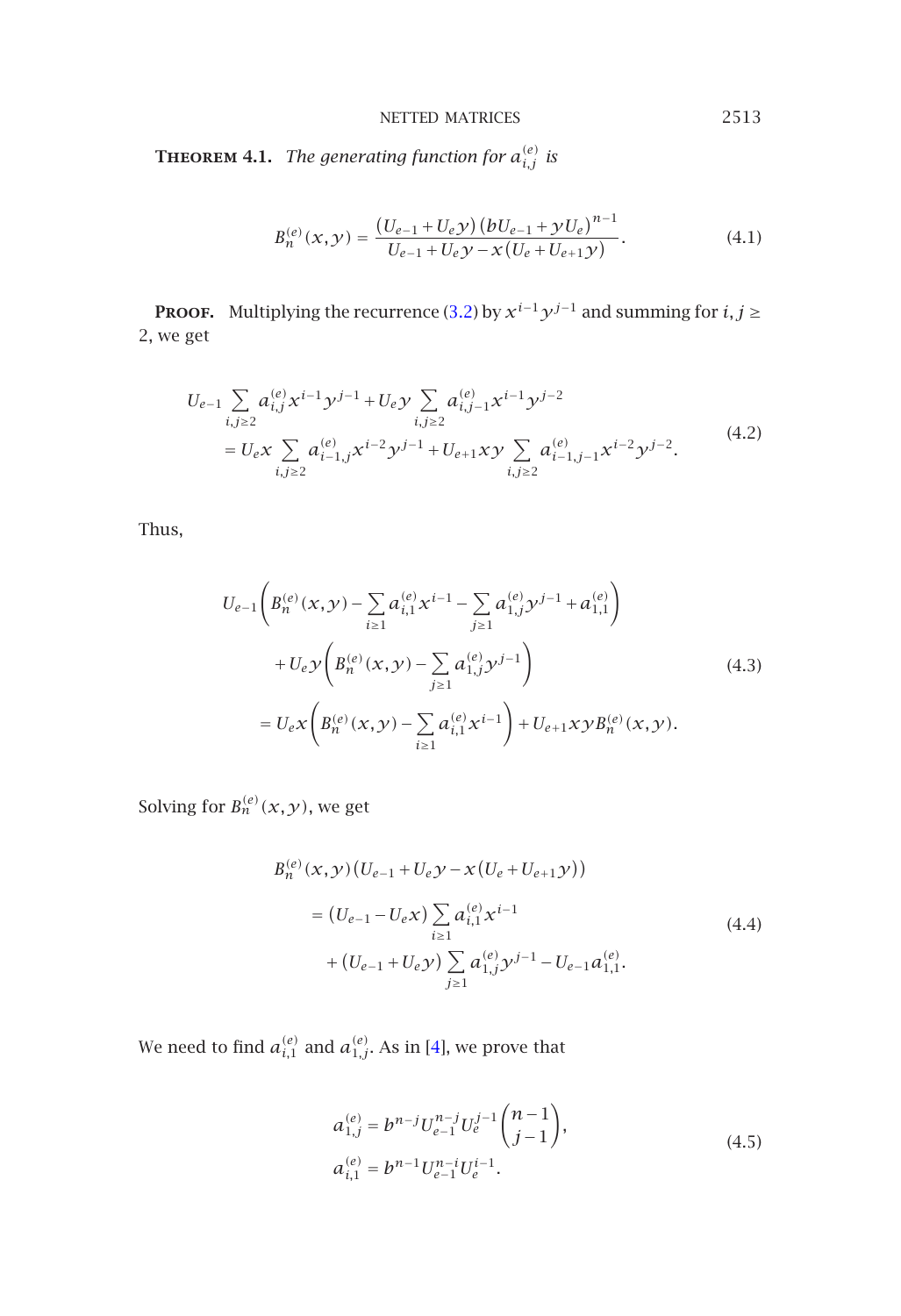There is no difficulty to show the relations for  $e = 1, 2$ . Assume that  $e \geq 3$ . First we deal with the elements in the first row:

$$
a_{1,j}^{(e+1)} = \sum_{s=1}^{n} a_{1,s}^{(e)} a_{s,j}
$$
  
\n
$$
= \sum_{s=1}^{n} b^{n-s} U_{e-1}^{n-s} U_{e}^{s-1} a^{s+j-n-1} b^{n-j} {n-1 \choose s-1} {s-1 \choose n-j}
$$
  
\n
$$
= \sum_{s=1}^{n} U_{e-1}^{n-s} U_{e}^{s-1} a^{s+j-n-1} b^{2n-j-s} {n-1 \choose j-1} {j-1 \choose n-s}
$$
  
\n
$$
= b^{n-j} a^{j-1} U_{e}^{n-1} {n-1 \choose j-1} \sum_{s=1}^{n} \left( \frac{b U_{e-1}}{a U_{e}} \right)^{n-s} {j-1 \choose n-s}
$$
  
\n
$$
= b^{n-j} a^{j-1} U_{e}^{n-1} {n-1 \choose j-1} \left( 1 + \frac{b U_{e-1}}{a U_{e}} \right)^{j-1}
$$
  
\n
$$
= b^{n-j} U_{e}^{n-j} U_{e+1}^{j-1} {n-1 \choose j-1}.
$$

Now we find the elements in the first column:

$$
a_{i,1}^{(e+1)} = \sum_{s=1}^{n} a_{i,s} a_{s,1}^{(e)}
$$
  
\n
$$
= \sum_{s=1}^{n} a^{i+s-n-1} b^{n-s} {i-1 \choose n-s} b^{n-1} U_{e-1}^{n-s} U_{e}^{s-1}
$$
  
\n
$$
= a^{i-1} b^{n-1} U_{e}^{n-1} \sum_{s=1}^{n} \left( \frac{b U_{e-1}}{a U_{e}} \right)^{n-s} {i-1 \choose n-s}
$$
  
\n
$$
= a^{i-1} b^{n-1} U_{e}^{n-1} \left( 1 + \frac{b U_{e-1}}{a U_{e}} \right)^{i-1} = b^{n-1} U_{e}^{n-i} U_{e+1}^{i-1}.
$$
  
\n(4.7)

Using ([4.5\)](#page-6-0), we get

$$
\sum_{j\geq 1} a_{1,j}^{(e)} y^{j-1} = \sum_{j\geq 1} U_{e-1}^{n-j} U_e^{j-1} b^{n-j} y^{j-1} {n-1 \choose j-1}
$$

$$
= b^{n-1} \sum_{s\geq 0} U_{e-1}^{(n-1)-s} \left(\frac{\gamma U_e}{b}\right)^s {n-1 \choose s}
$$

$$
= (bU_{e-1} + \gamma U_e)^{n-1}.
$$
(4.8)

Using (4.4),  $(U_{e-1} - U_e \chi) \sum_{i \ge 1} U_{e-1}^{n-i} U_e^{i-1} b^{n-1} \chi^{i-1} = b^{n-1} U_{e-1}^n$ , and  $U_{e-1} a_{1,1}^{(e)} =$  $b^{n-1}U_{e-1}^n$ , we deduce the result.

The inverse of  $Q_n(a,b)$  is not difficult to find. We have the following theorem.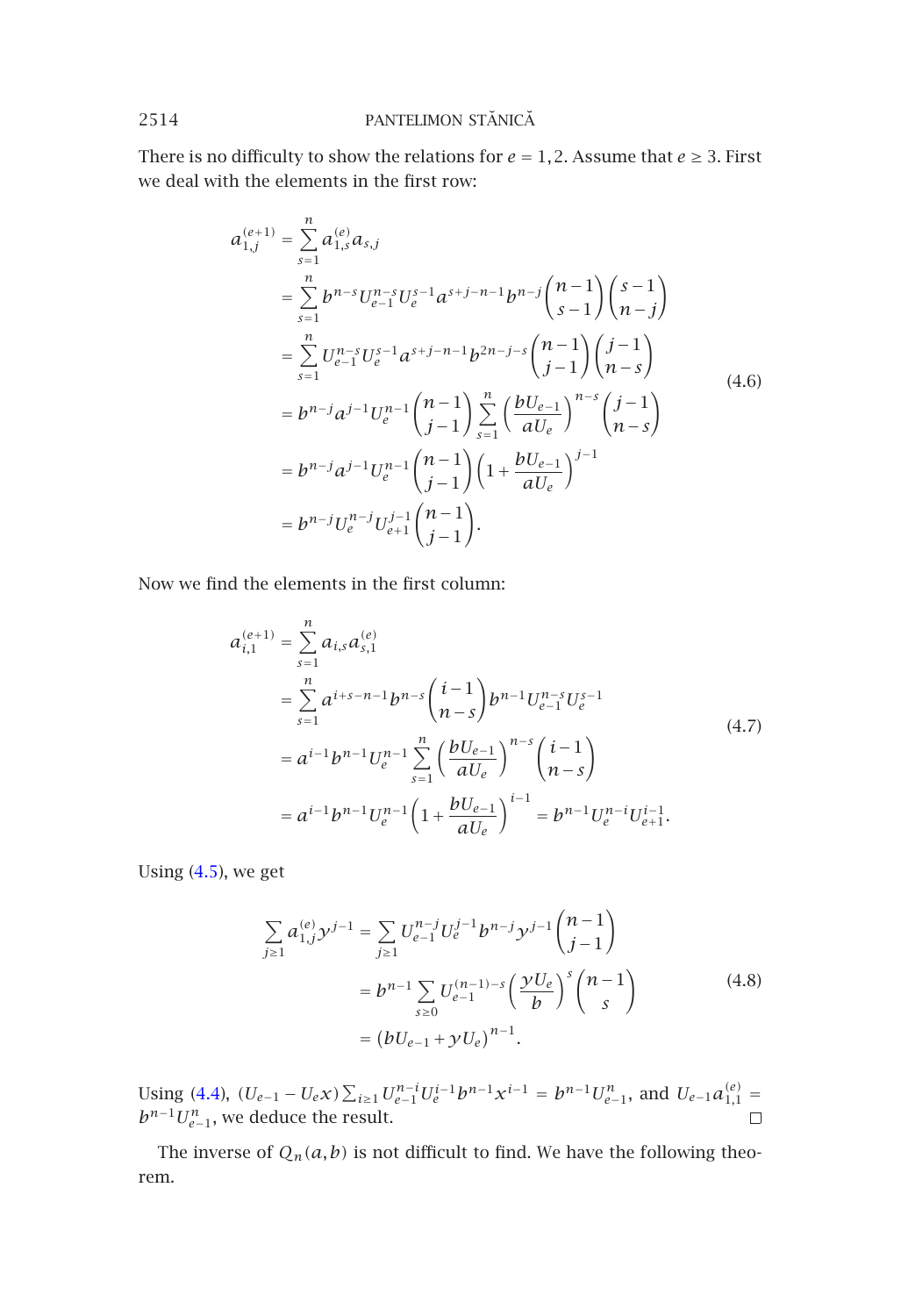NETTED MATRICES 2515

 $\Box$ 

**THEOREM 4.2.** *The inverse of*  $Q_n(a,b)$  *is* 

$$
Q_n(a,b)^{-1} = \left( (-1)^{n+i+j+1} a^{n+1-i-j} b^{i-n} \binom{n-i}{j-1} \right)_{i,j}.
$$
 (4.9)

PROOF. The proof is straightforward.

In general, finding *simple* closed forms for the entries of powers of  $Q_n(a,b)$ seems to be a very difficult matter. We can derive (after some work) simple formulas for the entries of the second row and column of  $Q_n(a,b)^e$ .

**PROPOSITION 4.3.** *The entries of the second row and column of*  $Q_n(a,b)$ *are given by*

$$
a_{2,j}^{(e)} = b^{n-j} U_{e-1}^{n-j-1} U_e^j \binom{n-2}{j-1} + b^{n-j} U_{e-1}^{n-j} U_e^{j-2} U_{e+1} \binom{n-2}{j-2},
$$
  
\n
$$
a_{i,2}^{(e)} = (n-i)b^{n-2} U_{e-1}^{n-i-1} U_e^i + (i-1)b^{n-2} U_{e-1}^{n-i} U_e^{i-2} U_{e+1}.
$$
\n(4.10)

**REMARK 4.4.** Since  $b^{n-j}a_{j,n}^{(e-1)} = a_{j,1}^{(e)}$  and  $a_{n,j}^{(e-1)} = a_{1,j}^{(e)}$ , we get closed forms for the last row and column of  $Q_n(a,b)^e$  as well.

By taking some particular cases of our previous results we get some very interesting binomial sums. For instance, we have the following corollary.

**Corollary 4.5.** *The following identities are true:*

$$
\sum_{j=1}^{n} (-1)^{n+1-j} a^{i+j-n-1} b^{n-j} {i-1 \choose n-j} U_{n-j} = U_{i-1},
$$
\n
$$
\sum_{j=1}^{n} \sum_{k=1}^{n} (-1)^{n+1-j} a^{i+j+2k-2n-2} b^{2n-j-k} {i-1 \choose n-k} {k-1 \choose n-j} U_{n-j} = U_{n+i-2},
$$
\n
$$
\sum_{j=1}^{n} U_{l-1}^{n-j} U_{l}^{j-1} U_{(n-1)p+j-1} b^{n-j} {n-1 \choose j-1} = U_{(n-1)(l+p)}, \text{ for any } l, p,
$$
\n
$$
\sum_{j=1}^{n} U_{(n-1)p+j-1} U_{l-1}^{n-j-1} U_{l}^{j-2} b^{n-j} \left[ U_{l}^{2} {n-1 \choose j-1} + (-1)^{l} {n-2 \choose j-2} \right]
$$
\n
$$
= U_{(n-1)(l+p)+1}, \text{ for any } l, p.
$$
\n(4.11)

**PROOF.** Using Theorem 3.1, with  $e = 1, 2$ , we obtain the first two identities. Now, with the help of Theorem 3.1 and the trivial identity  $Q_n(a,b)^{l+p}$  =  $Q_n(a,b)^l Q_n(a,b)^p$ , we get

$$
\begin{aligned} \left(Q_n(a,b)^l Q_n(a,b)^p\right) \cdot v \\ &= Q_n(a,b)^l \cdot \left(U_{(n-1)p}, U_{(n-1)p+1}, \dots, U_{(n-1)(p+1)}\right)^t \\ &= \left(U_{(n-1)(l+p)}, U_{(n-1)(l+p)+1}, \dots, U_{(n-1)(l+p+1)}\right). \end{aligned} \tag{4.12}
$$

Since  $a_{1,j}^{(l)} = U_{l-1}^{n-j} U_l^{j-1} b^{n-j} {n-j \choose j-1}$ , we obtain the third identity.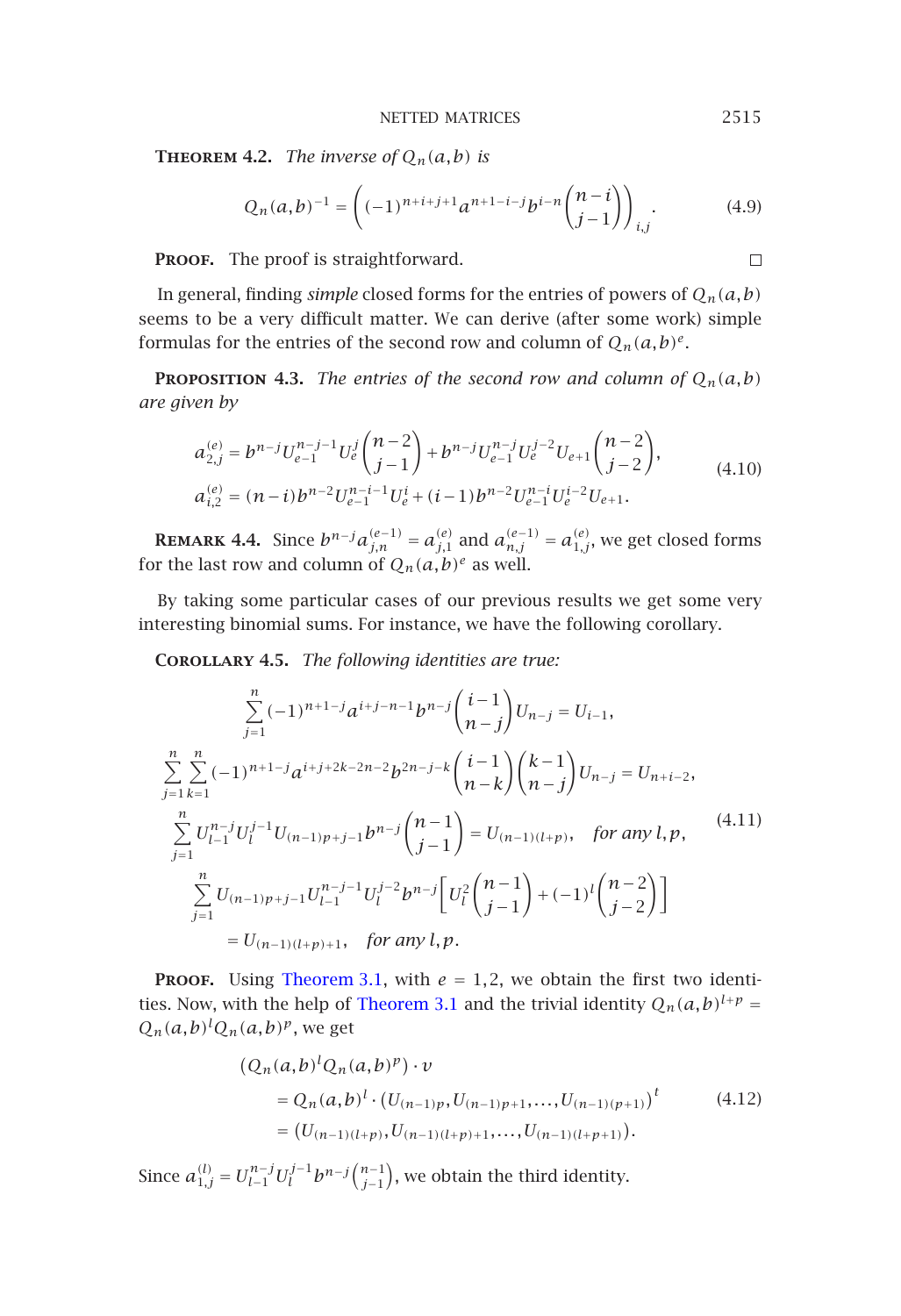Using

$$
a_{2,j}^{(l)} = b^{n-j} U_{l-1}^{n-j-1} U_l^j \binom{n-2}{j-1} + b^{n-j} U_{l-1}^{n-j} U_l^{j-2} U_{l+1} \binom{n-2}{j-2},\tag{4.13}
$$

<span id="page-9-0"></span>Cassini's identity (see [2, page 292]) (usually given for the Fibonacci numbers, but certainly true for the sequence *Ul*, as well, as the reader can check easily), and  $U_{l-1}U_{l+1} - U_l^2 = (-1)^l$ , we get the fourth identity.  $\Box$ 

<span id="page-9-1"></span>**Corollary 4.6.** *In general,*

$$
\sum_{j=1}^{n} U_{(n-1)p+j-1} a_{i,j}^{(l)} = U_{(n-1)(l+p)+i-1}
$$
\n(4.14)

*for any i, l, and p.*

**5. Order of**  $Q_n(a, b)$  **modulo**  $p$ . Let  $a, b \in \mathbb{Z}$  and  $p \in \mathbb{Z}$  prime. Using the recurrence among the entries of  $Q_n(a,b)$  and reasoning as in [4], we prove the following theorem.

**THEOREM 5.1.** *If e* is the least positive integer (entry point) such that  $U_e$   $\equiv$ 0*(*mod*p), then*

$$
Q_{2k}(a,b)^e \equiv (-1)^{(k+1)e} U_{e-1} I_{2k}(\text{mod } p),
$$
  
\n
$$
Q_{2k+1}(a,b)^e \equiv (-1)^{ke} I_{2k+1}(\text{mod } p).
$$
\n(5.1)

*Moreover,*  $Q_n(a,b)^{4e} \equiv I_n(\text{mod } p)$ *. Furthermore, considering the parity of e,* 

$$
Q_n(a,b)^{2e} \equiv I_n(\text{mod } p) \quad \text{if } e \text{ is even},
$$
  
\n
$$
Q_n(a,b)^{2e} \equiv r^{n-1}I_n(\text{mod } p) \quad \text{if } e \equiv 3(\text{mod } 4),
$$
  
\n
$$
Q_n(a,b)^{2e} \equiv (-r)^{n-1}I_n(\text{mod } p) \quad \text{if } e \equiv 1(\text{mod } 4),
$$
\n(5.2)

*where*  $r \equiv (U_{(e+1)/2}/U_{(e-1)/2}) \pmod{p}$ , so  $r^2 \equiv -1 \pmod{p}$ .

**PROOF.** Using (3.2), if  $U_e \equiv 0 \pmod{p}$ , then

$$
U_{e-1}a_{i,j}^{(e)} \equiv U_{e+1}a_{i-1,j-1}^{(e)}.\tag{5.3}
$$

Since *p* divides neither  $U_{e-1}$  nor  $U_{e+1}$  (otherwise it would divide  $U_1 = 1$ ), we get

$$
a_{i,j}^{(e)} \equiv 0 \pmod{p} \quad \text{if } i \neq j, a_{i,i}^{(e)} \equiv a_{i-1,i-1}^{(e)} \equiv \cdots \equiv a_{1,1}^{(e)} \equiv U_{e-1}^{n-1} \pmod{p}.
$$
 (5.4)

Therefore

$$
Q_n(a,b)^e \equiv U_{e-1}^{n-1} I_n \, (\text{mod } p). \tag{5.5}
$$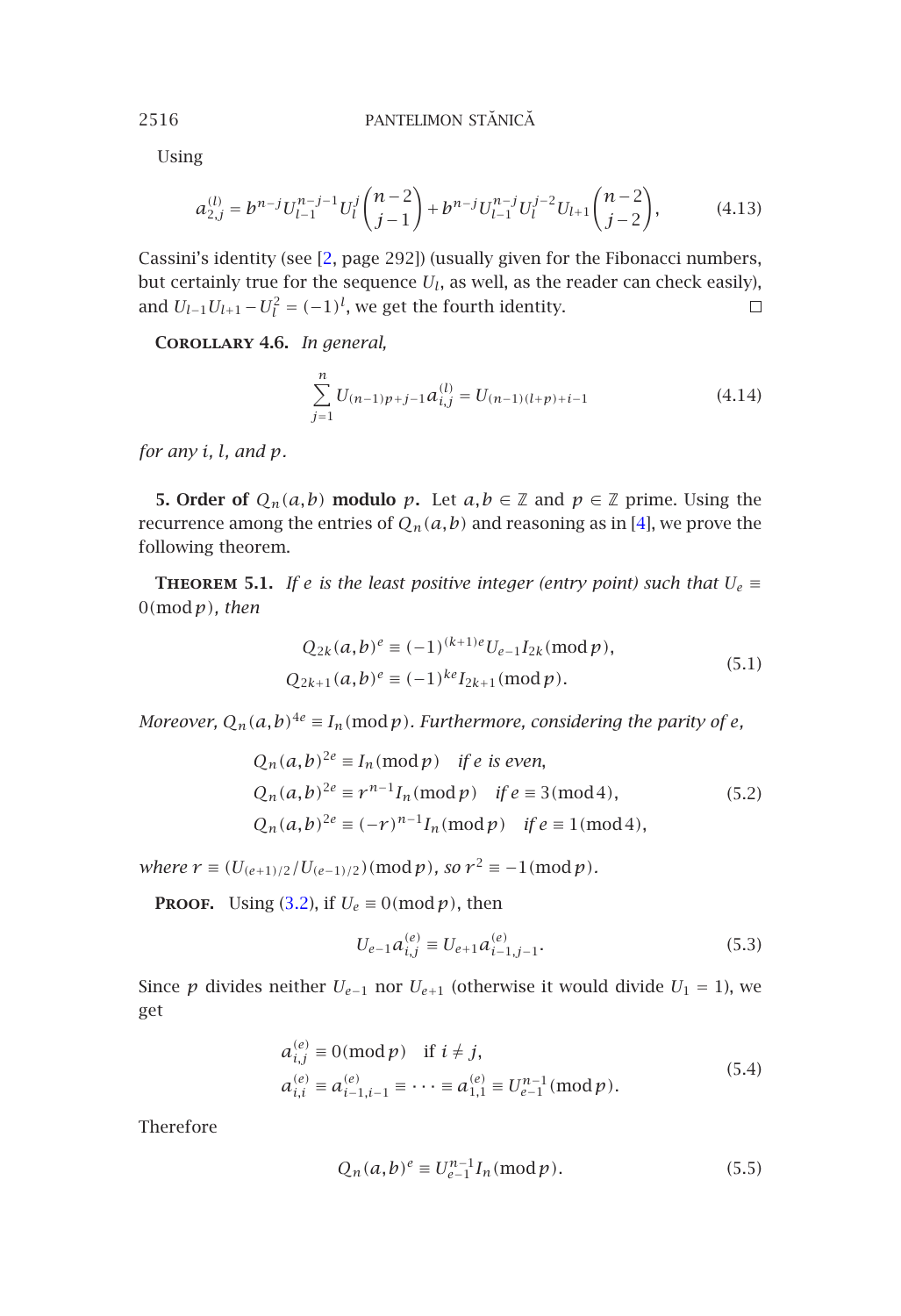NETTED MATRICES 2517

Using Cassini's identity  $U_{l-1}U_{l+1} - U_l^2 = (-1)^l$ , for  $l = e$ , we get, if  $n = 2k$ ,

$$
U_{e-1}^{n-1} = U_{e-1}^{2k-1} \equiv (U_{e-1}^2)^k U_{e-1}^{-1} \equiv (-1)^{ke} U_{e-1}^{-1}
$$
  

$$
\equiv (-1)^{(k+1)e} U_{e-1} \pmod{p}
$$
 (5.6)

since  $U_{e-1}^2 \equiv U_{e+1}^2 \equiv (-1)^e \pmod{p}$ . If *n* = 2*k* + 1, then

$$
U_{e-1}^{n-1} = U_{e-1}^{2k} \equiv (U_{e-1}^2)^k \equiv (-1)^{ke} (\text{mod } p).
$$
 (5.7)

The previous two congruences, replaced in  $Q_n(a,b)^e \equiv U_{e-1}^{n-1} I_n \pmod{p}$ , prove the first claim.

By [3, Lemma 3.4],

$$
U_{e-1} \equiv (-1)^{(e-2)/2} \text{ if } e \text{ is even,}
$$
  
\n
$$
U_{e-1} \equiv r(-1)^{(e-3)/2}, \quad r^2 \equiv -1 \pmod{p}, \text{ if } e \text{ is odd.}
$$
\n(5.8)

<span id="page-10-0"></span>The residue *r* in the previous relation is just  $r \equiv (U_{(e+1)/2}/U_{(e-1)/2}) \pmod{p}$ . Thus, if *e* is ev[en](#page-11-1), then  $U_{e-1}^2 \equiv 1 \pmod{p}$ , so  $Q_n(a, b)^{2e} \equiv I_n \pmod{p}$  for any *n*. The remaining cases are similar.  $\Box$ 

Similarly, we can prove the following theorem.

**THEOREM** 5.2. (1) *If*  $p|U_{p-1}$ *, then*  $Q_n(a,b)^{p-1} \equiv I_n \pmod{p}$ *.* (2) If  $p|U_{p+1}$ , then

$$
Q_{2k+1}(a,b)^{p+1} \equiv I_{2k+1}(\text{mod } p), \qquad Q_{2k}(a,b)^{p+1} \equiv -I_{2k}(\text{mod } p). \tag{5.9}
$$

A consequence of [1, Theorem 1] is the foll[owing lemma](#page-10-0).

**LEMMA [5.3](#page-9-1).** *For a prime p which divides*  $f(x) = x^2 - ax - 1$  *for some integer x,* the sequence  ${U_e}_e$ *<sub>e</sub>,* satisfying the recurrence  $U_e = aU_{e-1} + U_{e-2}$ *, has a period*  $p-1 \pmod{p}$  *provided p is not a divisor of*  $D = a^2 + 4$ *.* 

Our final result is the following theorem.

**THEOREM** 5.4. Let *p be a prime divisor of*  $x^2 - ax - 1$  *for some integer x and*  $gcd(p, a^2 + 4) = 1$ *. Then,*  $Q_n(a, 1)^{p-1} \equiv I_n \pmod{p}$ *.* 

**PROOF.** The proof is straightforward, using Lemma 5.3 and Theorem 3.1 or Theorem 5.1.  $\Box$ 

**6. Further comments.** We observed that netted matrices defined using three-term or four-term recurrences with constant coefficients (we call these 3- or 4-*netted* matrices) preserve a *four-term* recurrence among the entries of their powers. We ask the question: *what is the order of the recurrence for higher powers of a* 5*-netted, and so forth, matrices?*

We might attempt to prove that a *k*-netted matrix will preserve a *k*-term recurrence. However, that is not true, and it can be seen from our work since